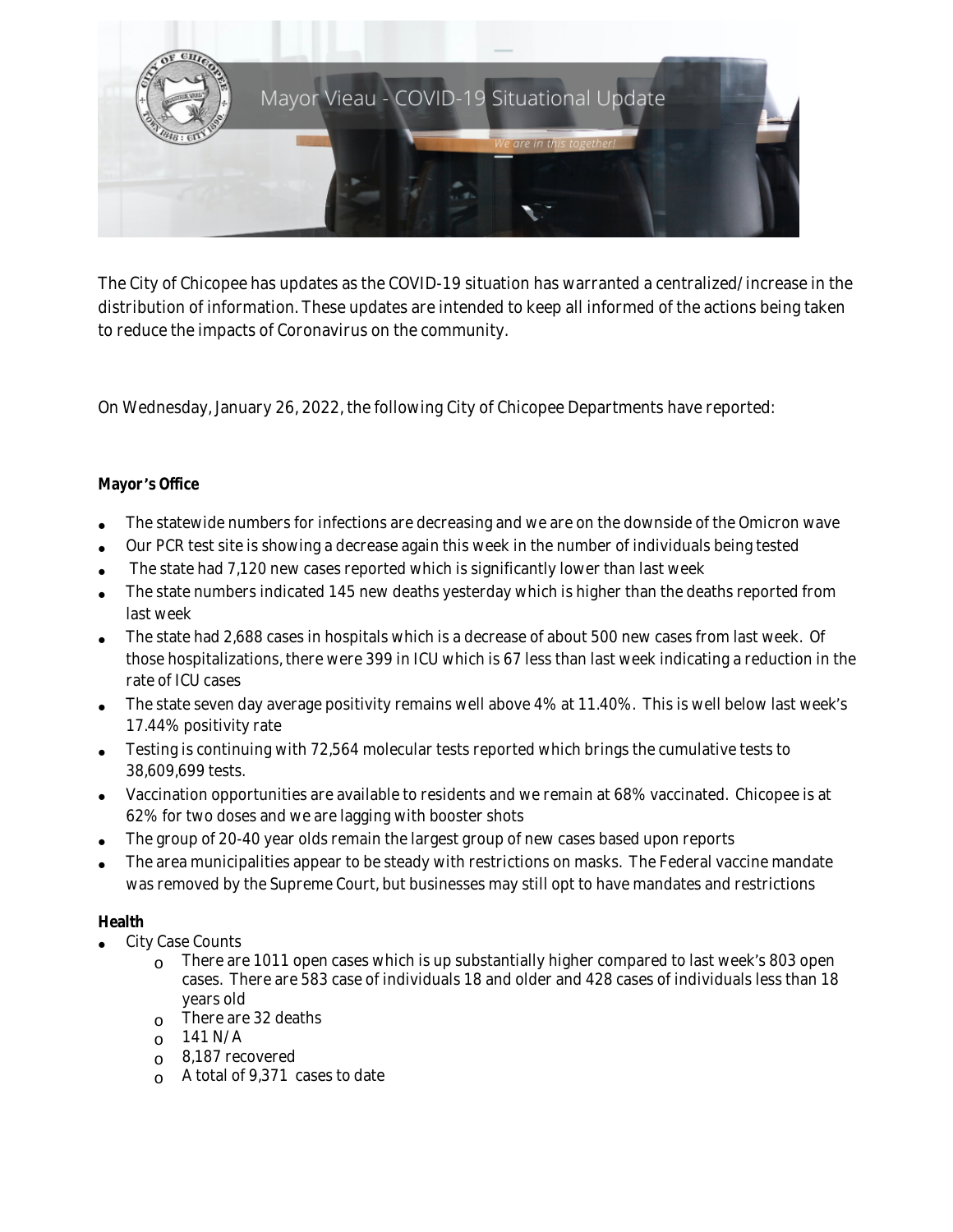- $\circ$  This reflects the tail of our peak with about 500 cases which will be removed from quarantine this weekend. The number of cases for individuals under 18 almost doubled and we need to increase our vaccination rate with this group
- We continue to encourage vaccines

### **Police Department**

- We continue services and patrols with two officers out
- We are working the test site which is slower but active
- Still not open for LTC applications for new permits

#### **Fire Department**

- Status quo on services with three firefighters out on COVID leave
- The Fire Department is managing with adequate PPE and equipment

#### **Emergency Management**

- Status quo on staffing
- They will continue at the testing site as needed

### **Safety**

- Status quo on staffing
- There were 84 tests administered on Monday, with 26 positive,  $(31\%)$ , Tuesday had 57 tests administered with 22 testing positive for COVID, (38.5%), and so far today there were 30 tests administered.
- The test center is slow compared to last week which also was slower than the week before
- Springfield had open a second test center which may have impacted our center
- We have two volunteers who will no longer be working at the test center
- Based upon demand and staffing we will reduce the testing to Monday and Wednesdays only
- The lab is now requesting vaccination status on their data input
- Tomorrow we will meet with the Bureau of Labor Standards and ask questions on COVID requirements and standards

## **DPW**

We are managing to be status quo on services with all employees returned

#### **COA**

- Status Quo on staffing and services with everyone reporting to work
- They continue to have steady attendance at the center
- $\bullet$  The vaccine clinic at the COA for February 3<sup>rd</sup> has many openings. We will be open from 9:00 am to 2:00 pm with walk-ins accommodated until 1:00 pm. Pfizer and Moderna doses are available for boosters, first or second shots